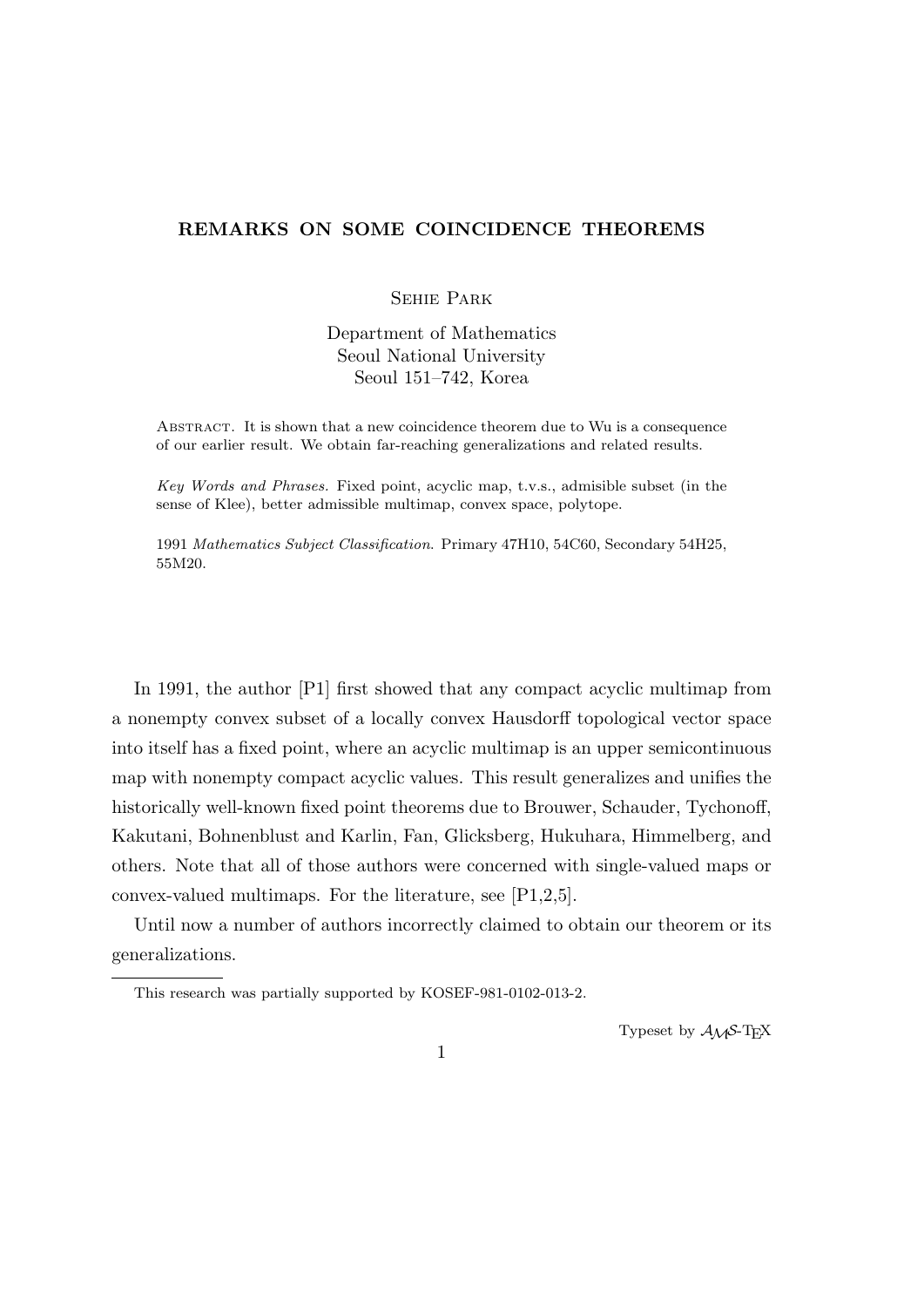In this paper, every topological space is assumed to be Hausdorff and t.v.s. means topological vector spaces. For topological spaces *X* and *Y* , we denote

 $f \in \mathbb{C}(X, Y) \Longleftrightarrow f : X \to Y$  is a single-valued continuous map.

 $F \in V(X,Y) \iff F: X \multimap Y$  is an acyclic multimap; that is, an upper semicontinuous multimap with acyclic compact values.

 $F \in V_c(X, Y) \iff F : X \to Y$  is a finite composition of acyclic maps where the intermediate spaces are topological.

For other notations and terminology, we follow [P4,5, PSW].

Recently, the following generalization of our 1991 theorem appeared.

**Theorem 1.** (Wu [W]) *Let X be a compact space and Y a nonempty convex subset of a locally convex t.v.s. Suppose that*  $f \in \mathbb{C}(X, Y)$  *and*  $T \in \mathbb{V}(Y, X)$ *. Then there exists a point*  $x_0 \in X$  *such that*  $x_0 \in T(fx_0)$ *.* 

In fact, for  $X \subset Y$  and  $f = i : X \hookrightarrow Y$ , Theorem 1 reduces to our theorem. Moreover, Theorem 1 is called a new coincidence theorem because its conclusion is equivalent to the following : there exist points  $x_0 \in X$  and  $y_0 \in Y$  such that  $y_0 = fx_0$  and  $x_0 \in Ty_0$ .

However, Theorem 1 is a simple consequence of the following known result:

**Theorem 2.** (Park, Singh, and Watson [PSW]) *Let X be a nonempty convex subset of a locally convex t.v.s. and*  $F \in V_c(X,X)$ *. If F is compact, then F has a fixed point.*

*Proof of Theorem 1 using Theorem 2.* Since  $f \in \mathbb{C}(X, Y) \subset \mathbb{V}(X, Y)$  and  $T \in$  $V(X, Y)$ , it follows that  $f \circ T \in V_c(Y, Y)$ . Since *T* is a compact multimap, so is  $f \circ T$ . Therefore, by Theorem 2,  $f \circ T$  has a fixed point  $y_0 \in Y$ ; that is  $y_0 \in f(Ty_0)$ . Then there exists an  $x_0 \in Ty_0 \subset X$  such that  $y_0 = fx_0$ . This implies  $x_0$  ∈  $Ty_0 = T(fx_0)$ .

Note that, in Theorem 1, we can replace  $T \in V(Y, X)$  by  $T \in V_c(Y, X)$  and then, obtain a generalized, but equivalent, form of Theorem 2.

2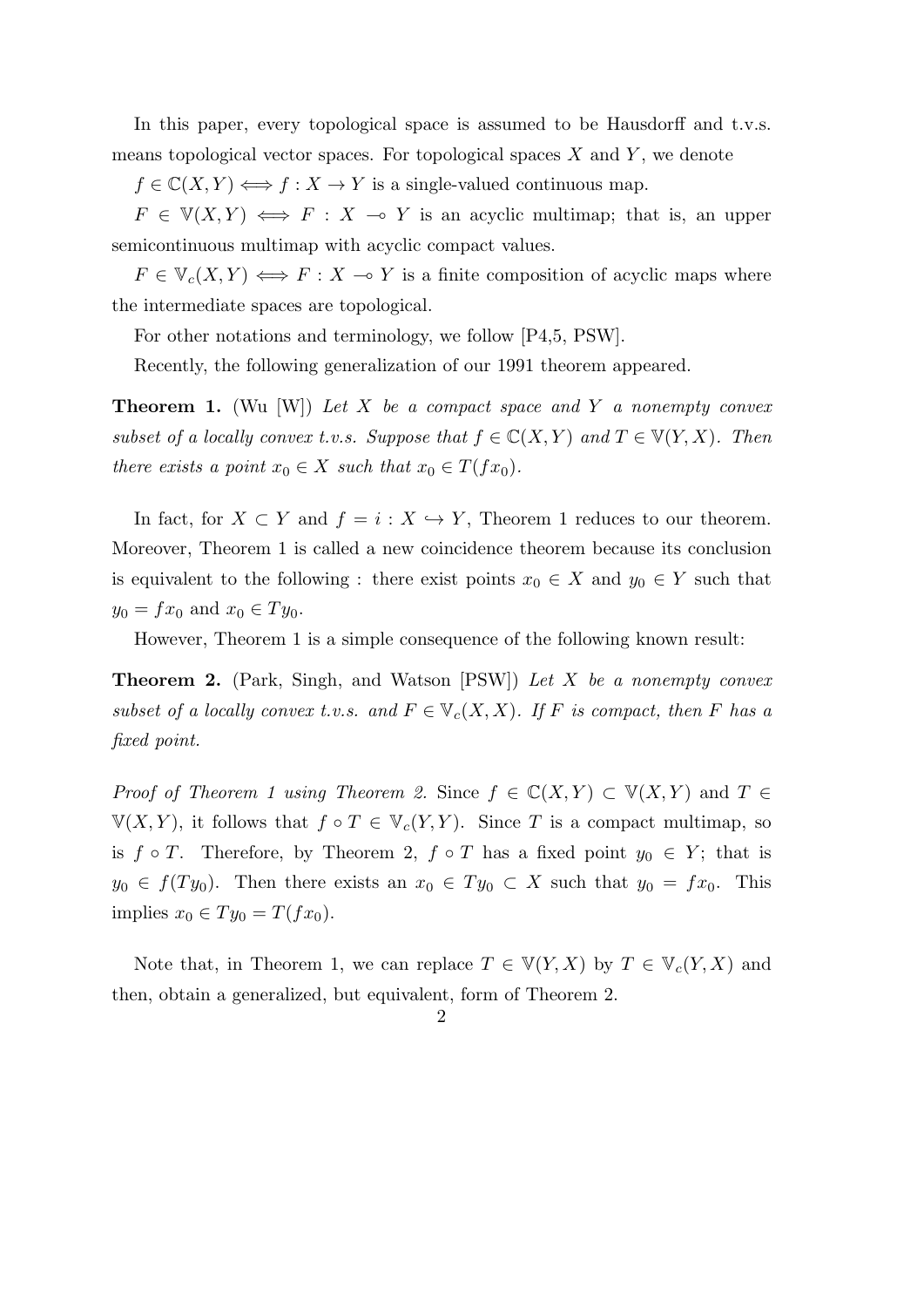This fact can be extended to much general situation by adopting the better admissible maps and admissible subsets (in the sense of Klee); see [P4,5].

A *convex space X* (in the sense of Lassonde) is a nonempty convex set in a vector space with any topology that induces the Euclidean topology on convex hulls of its nonempty finite subsets. Such convex hulls are called *polytopes*. Note that any polytope is admissible.

For any convex space *X* and any topological space *Y* , the better admissible class  $\mathfrak{B}$  of multimaps is defined as follows:

 $F \in \mathfrak{B}(X,Y) \Longleftrightarrow F : X \multimap Y$  is a multimap such that for any polytope *P* in *X* and any continuous map  $f: F(P) \to P$ ,  $f(F|_P): P \to P$  has a fixed point.

The following is a known generalization of Theorem 2:

**Theorem 3.** (Park [P4,5]) *Let E be a t.v.s. and X an admissible convex subset of E.* Then any closed compact map  $F \in \mathfrak{B}(X,X)$  has a fixed point.

From Theorem 3, we obtain a far-reaching generalization of Theorem 1:

**Theorem 4.** *Let X be a compact space and Y an admissible (in the sense of Klee)* convex subset of a t.v.s. Suppose that  $f \in \mathbb{C}(X, Y)$  and  $T \in \mathfrak{B}(Y, X)$  is a *closed map. Then there exists a point*  $x_0 \in X$  *such that*  $x_0 \in T(fx_0)$ *.* 

*Proof.* Since  $T \in \mathfrak{B}(Y,X)$  is closed and compact and  $f \in \mathbb{C}(Y,X)$ ,  $f \circ T$  is closed and compact. Therefore  $f \circ T \in \mathfrak{B}(Y, Y)$ ; see [P3, Fact (c) and Proposition (v)]. Hence, by Theorem 3,  $f \circ T$  has a fixed point  $y_0 \in Y$ ; that is,  $y_0 \in f(Ty_0)$ . It follows that  $y_0 = fx_0$  for some  $x_0 \in Ty_0 \subset X$  and hence  $x_0 \in T(fx_0)$ . This completes our proof.

Note that, for  $X \subset Y$  and  $f = i : X \hookrightarrow Y$ , Theorem 4 reduces to Theorem 3.

In Theorem 4, we may assume that  $f \in \mathbb{C}(T(Y), Y)$  and  $T \in \mathfrak{B}(Y, T(Y))$ without affecting its proof.

Theorem 4 can be used to obtain the following coincidence theorem: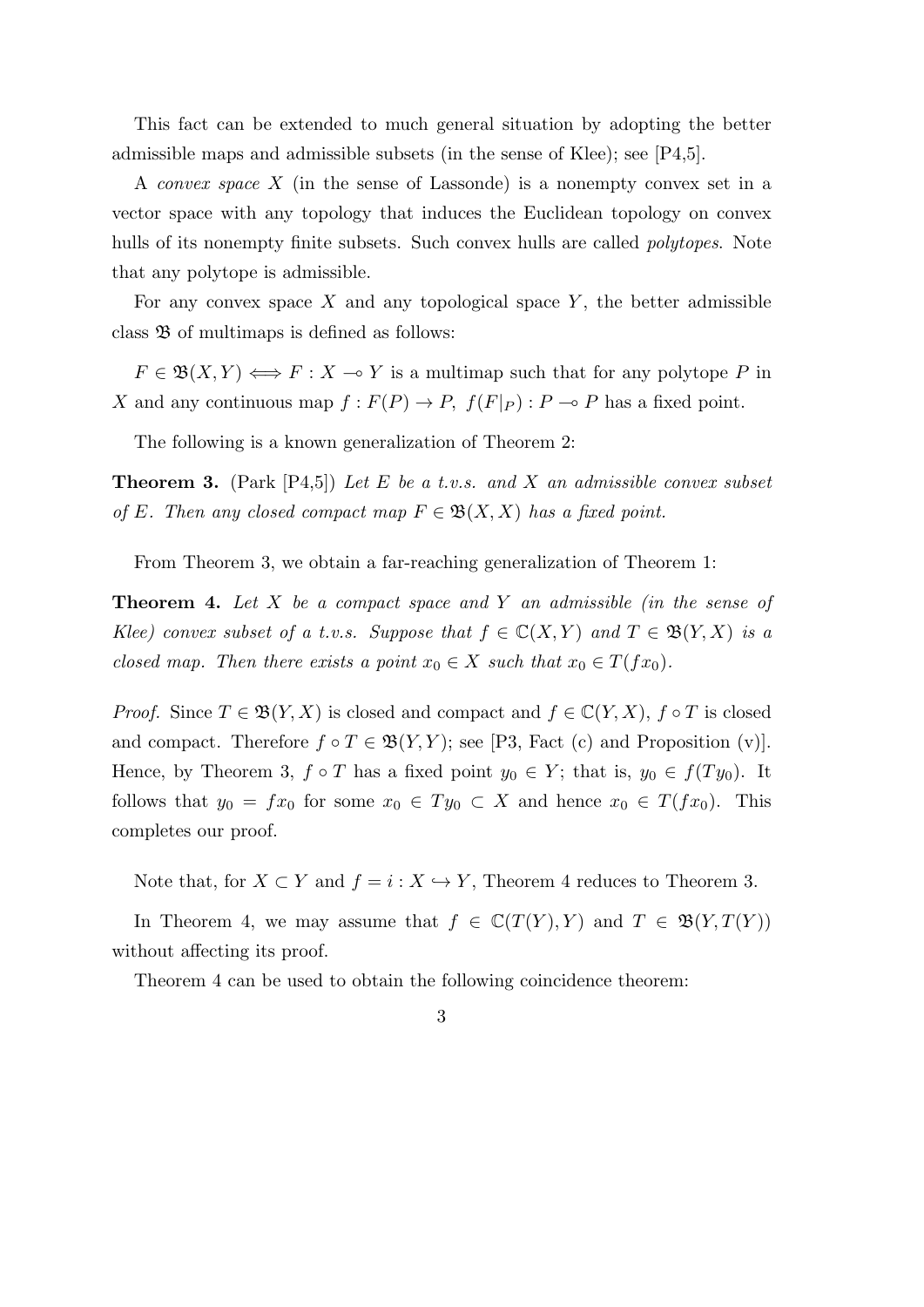**Theorem 5.** Let *X* be a compact space, *Y* a convex space, and  $T \in \mathfrak{B}(Y,X)$  a *closed map. Suppose that*  $F, G: X \rightarrow Y$  *are two multimaps such that* 

- (i) *for each*  $x \in T(Y)$ *,*  $\cos Gx \subset Fx$ *; and*
- $(T(Y) \subset \bigcup \{ \text{Int } G^{-}y : y \in Y \}.$

*Then there exists a point*  $x_0 \in X$  *such that*  $x_0 \in T(Fx_0)$ *.* 

*Proof.* Since  $\overline{T(Y)} \subset X$  is compact and covered by  $\{\text{Int } G^{-}y : y \in Y\}$ , there is a finite set  $N := \{y_1, y_2, \ldots, y_n\}$  in  $Y$  such that  $\overline{T(y)} \subset \bigcup \{\text{Int } G^- y : y \in N\}.$ Let  $\{\lambda_1, \lambda_2, \ldots, \lambda_n\}$  be the partition of unity corresponding to this cover, and  $P := \text{co } N$ . Define  $f : \overline{T(Y)} \to P$  by

$$
fx = \sum_{1}^{n} \lambda_i(x) y_i = \sum_{i \in N_x} \lambda_i(x) y_i
$$

for  $x \in \overline{T(Y)}$ , where  $i \in N_x$  if and only if  $\lambda_i(x) \neq 0$ , which implies that  $x \in$ Int  $G$ <sup>−</sup>y<sub>*i*</sub>. Then, for  $i \in N_x$ , we have  $y_i \in G_x$ . Clearly f is continuous and by (i) we have  $fx \in \text{co}\{y_i : i \in N_x\} \subset \text{co}\,Gx \subset Fx$  for each  $x \in T(Y)$ . Since  $f \in \mathbb{C}(T(Y), P)$  and  $T|_P \in \mathfrak{B}(P, T(Y))$ , by Theorem 4, there exists a point  $x_0 \in X$ such that  $x_0 \in T(fx_0) \subset T(Fx_0)$ . This completes our proof.

If  $\mathfrak{B}$  is replaced by its subclass  $\mathbb{V}_c$ , then Theorem 5 reduces the main theorem of Park *et al.* [PSW, Theorem 1]. Similarly, other results in that paper can be improved.

For  $X = Y$  and  $T = 1_X$ , the identity map, Theorem 5 reduces to the following Fan-Browder fixed point theorem:

**Theorem 6.** Let *X* be a compact convex space and  $F, G: X \rightarrow X$  multimaps *satisfying*

- (i) *for each*  $x \in X$ *, co*  $Gx \subset Fx$ *; and*
- (ii)  $X = \bigcup \{ \text{Int } G^{-}y : y \in X \}.$

*Then F has a fixed point.*

For the history and literature on Theorem 6, see [P1,2].

$$
4\phantom{.0}
$$